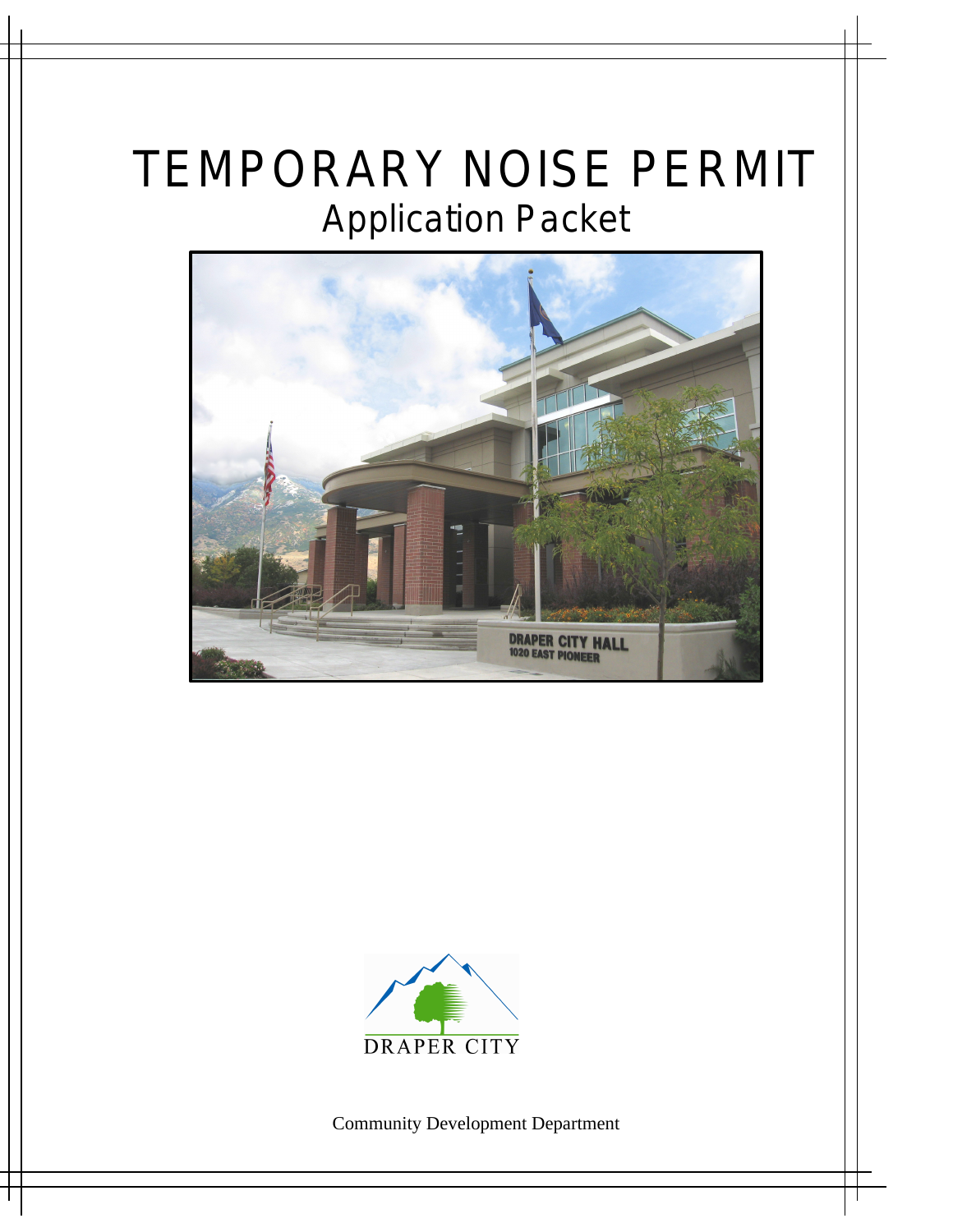#### 1020 East Pioneer Road, Draper, UT 84020 (801) 576-6539 Fax (801) 576-6526



Dear Applicant,

This application packet has been developed as a means to assist you, the applicant, in understanding the application procedure and requirements when submitting for a Temporary Noise Permit. This packet includes all of the necessary background information you will need to prepare and file a complete submittal that will allow your application to be processed and reviewed in the timeliest manner possible. The following materials have been included in this application packet for your convenience:

• Application Form

Incomplete applications will not be accepted, receipted, or processed. In order to adequately process your request, the following materials will be required at the time of submission of your application:

Completed Application Form

Should you have any further questions regarding the application materials, process, or laws and ordinances, please feel free to contact us. For your reference the Draper City Municipal Code and Consolidated Fee Schedule can be accessed via www.draper.ut.us. Thank you for your interest in Draper City, and we look forward to working with you very soon.

Sincerely,

Draper City

# **Applicant/Owner Information**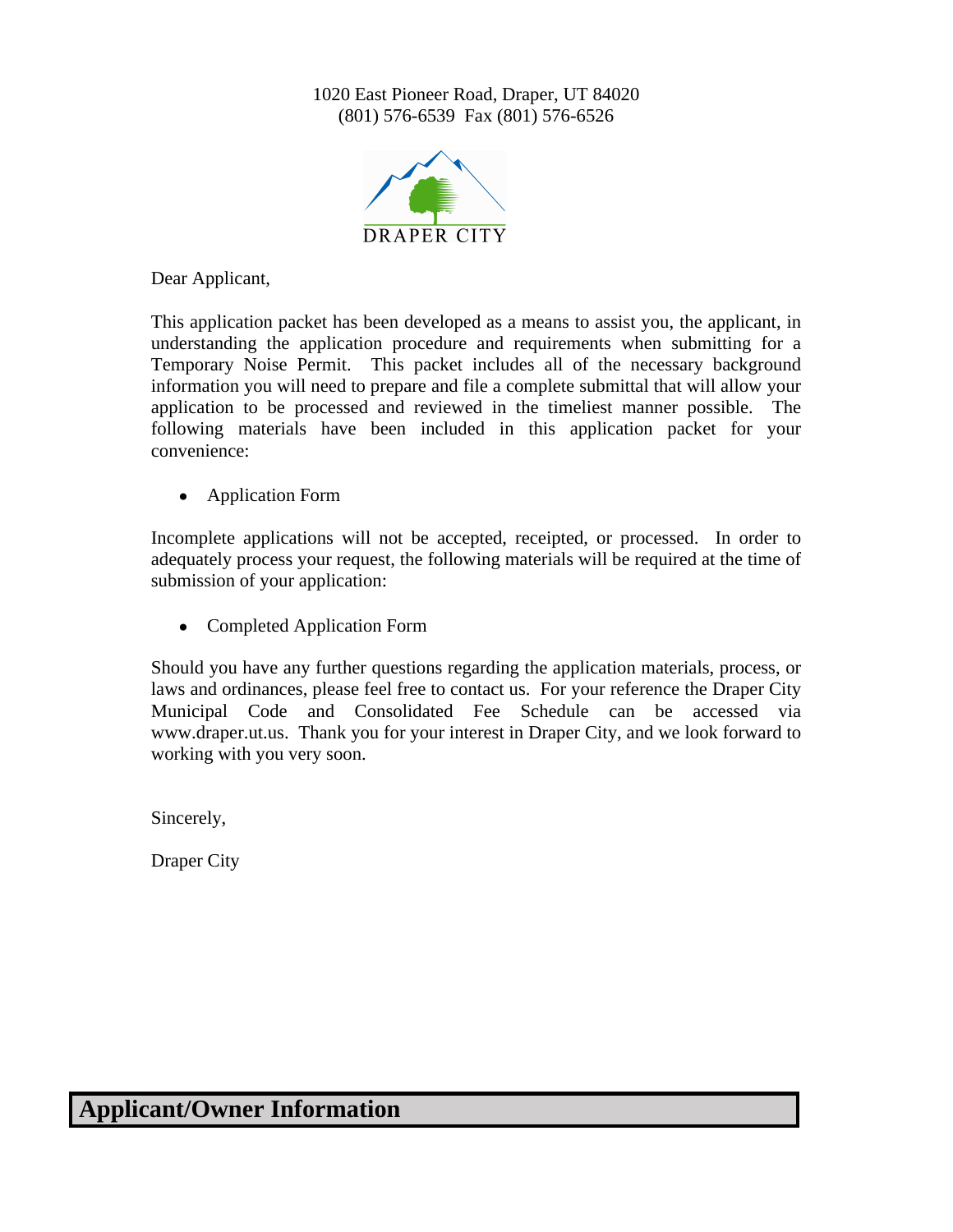| Date of Submission:                          | Zone:  |        |                                                | Parcel #(s): |               |      |  |  |
|----------------------------------------------|--------|--------|------------------------------------------------|--------------|---------------|------|--|--|
| Project Name:                                |        |        |                                                | Acres:       |               |      |  |  |
| Project Address:                             |        |        |                                                | Units:       |               |      |  |  |
| Project Description:                         |        |        |                                                |              |               |      |  |  |
| <b>Property Owner(s):</b>                    |        |        |                                                |              | Applicant(s): |      |  |  |
| Address:                                     |        |        | Address:                                       |              |               |      |  |  |
| City:                                        | State: | Zip:   | City:                                          |              | State:        | Zip: |  |  |
| Phone:                                       |        | Phone: |                                                |              |               |      |  |  |
| <b>Contact Person:</b>                       |        |        | Address:                                       |              |               |      |  |  |
| Phone:                                       |        |        | $\overline{\mathrm{Zip: }}$<br>City:<br>State: |              |               |      |  |  |
| Cellular:                                    | Fax:   |        |                                                | Email:       |               |      |  |  |
| <b>Statement of Activity or Purpose</b>      |        |        |                                                |              |               |      |  |  |
|                                              |        |        |                                                |              |               |      |  |  |
|                                              |        |        |                                                |              |               |      |  |  |
|                                              |        |        |                                                |              |               |      |  |  |
|                                              |        |        |                                                |              |               |      |  |  |
|                                              |        |        |                                                |              |               |      |  |  |
|                                              |        |        |                                                |              |               |      |  |  |
| <b>Reason(s) Why the Permit is Necessary</b> |        |        |                                                |              |               |      |  |  |
|                                              |        |        |                                                |              |               |      |  |  |
|                                              |        |        |                                                |              |               |      |  |  |
|                                              |        |        |                                                |              |               |      |  |  |
|                                              |        |        |                                                |              |               |      |  |  |
|                                              |        |        |                                                |              |               |      |  |  |
|                                              |        |        |                                                |              |               |      |  |  |
|                                              |        |        |                                                |              |               |      |  |  |
|                                              |        |        |                                                |              |               |      |  |  |
|                                              |        |        |                                                |              |               |      |  |  |
|                                              |        |        |                                                |              |               |      |  |  |
|                                              |        |        |                                                |              |               |      |  |  |
|                                              |        |        |                                                |              |               |      |  |  |
|                                              |        |        |                                                |              |               |      |  |  |
|                                              |        |        |                                                |              |               |      |  |  |
|                                              |        |        |                                                |              |               |      |  |  |
| <b>Permit Detail</b>                         |        |        |                                                |              |               |      |  |  |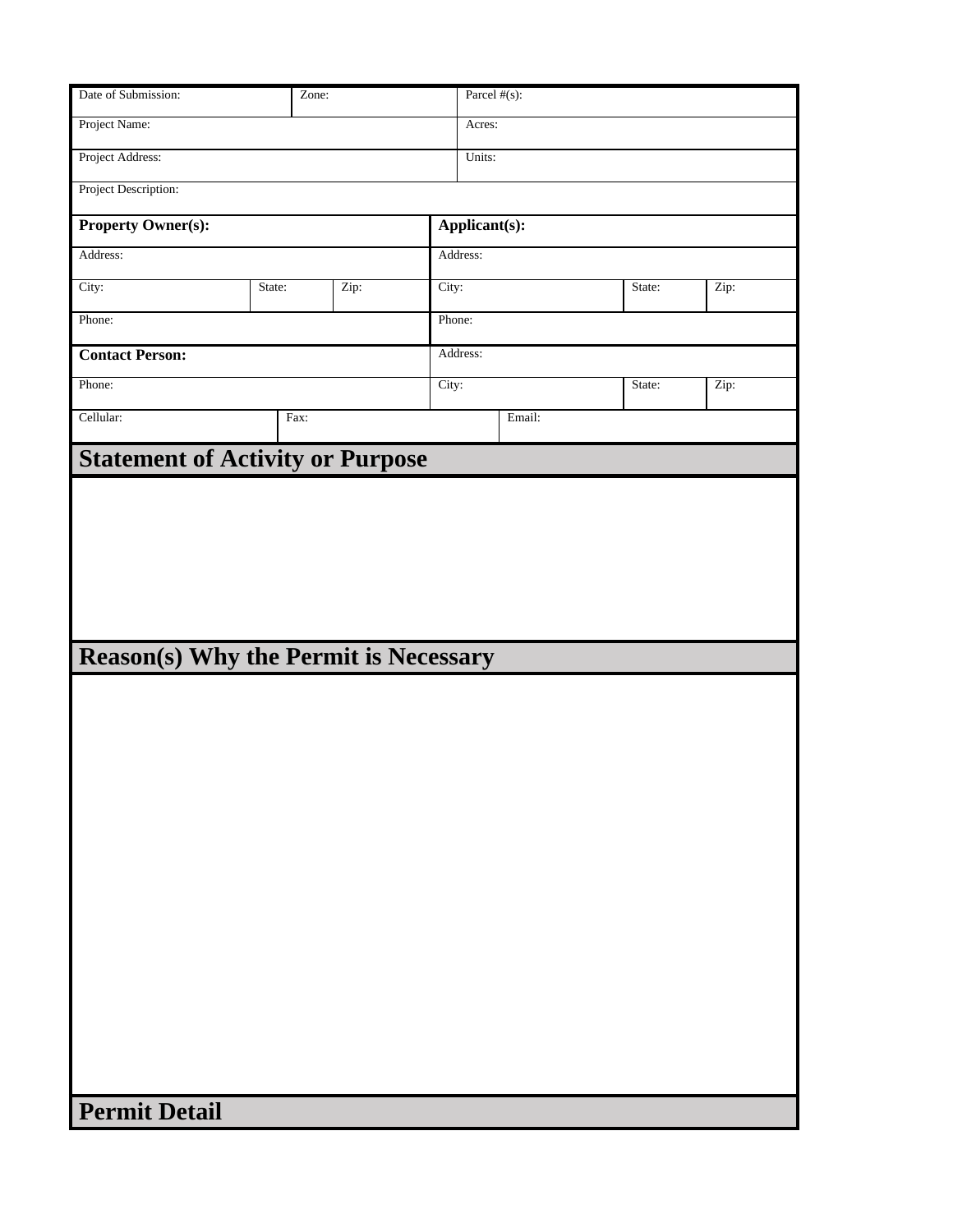| Date: | $\sim$<br>$1$ (1 me(s): | .ocation: |
|-------|-------------------------|-----------|
|       | ______                  |           |
|       |                         |           |
|       |                         |           |

**There is NO processing fee for a Temporary Noise Permit.**

#### **A copy of a Temporary Noise Permit issued by the Salt Lake County Health Department for the date, time and location of the Draper City Temporary Noise Permit MUST be submitted with the Draper City Temporary Noise Permit Application.**

\*The application you are submitting may become a public record pursuant to the provisions of the Utah State Government Records Access and Management Act (GRAMA). You are asked to furnish the information on this form for the purpose of identification and to expedite the processing of your request. This information will be used only so far as necessary for completing the transaction. If you decide not to supply the requested information, you should be aware that your application may take a longer time or may be impossible to complete. If you are an "at-risk government employee" as defined in *Utah Code Ann.* § 63-2- 302.5, please inform the city employee accepting this information. Draper City does not currently share your private, controlled or protected information with any other person or government entity.

| <b>For Office Use Only</b> |                |                                              |  |  |
|----------------------------|----------------|----------------------------------------------|--|--|
| Received By:               | Date Received: | Salt Lake County Health Department Permit #: |  |  |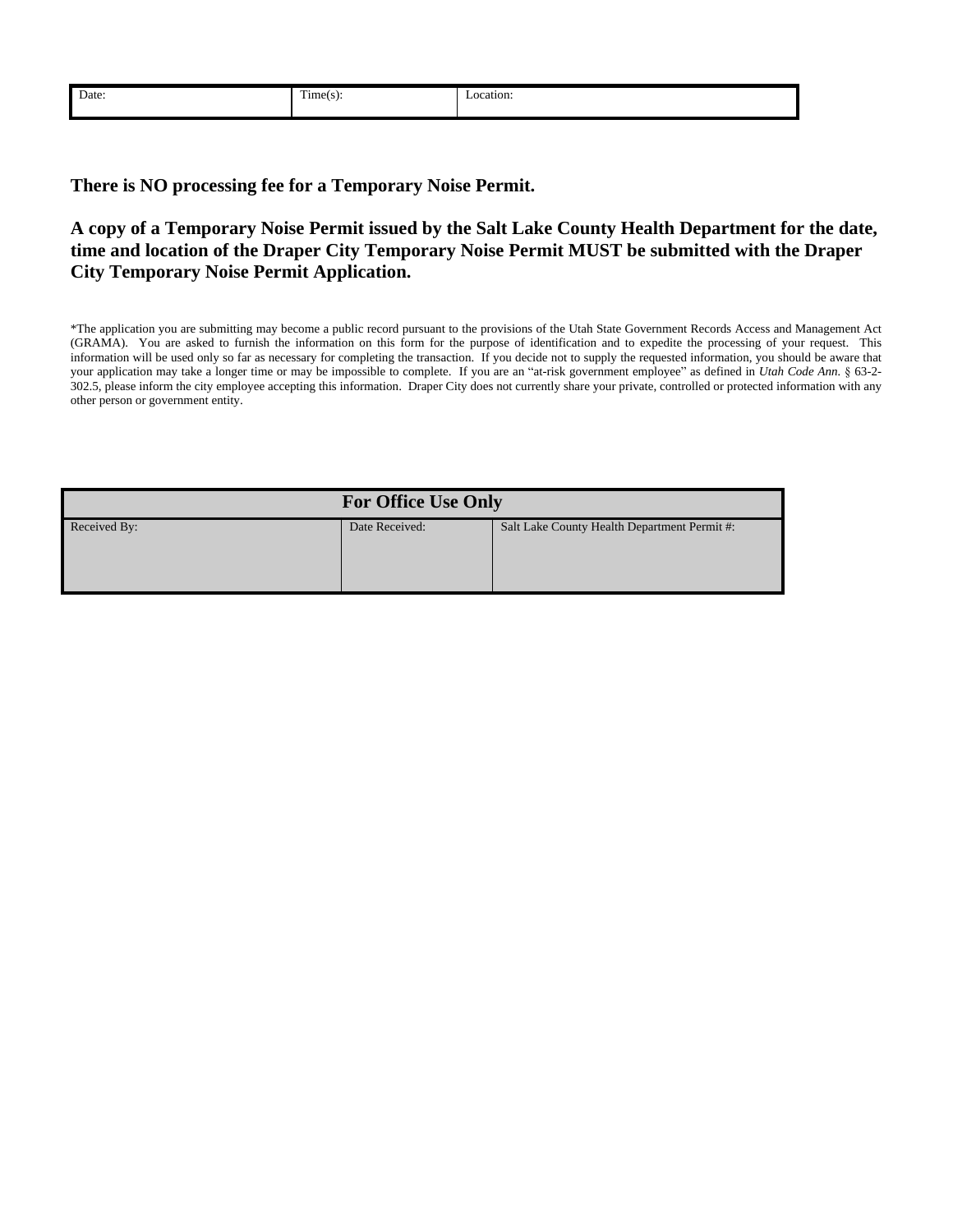## **Draper City Municipal Code**

## **7-6-010: PROHIBITED NOISE:**

It is unlawful for any person to wilfully or with reckless disregard create the following noise disturbances within the city:

- A. Disruption Of Dwelling: To make, cause or permit any excessive noise which annoys, injures, or endangers the comfort, repose, health or safety of any neighborhood or person residing therein which, under the circumstances, would disturb a person of average and reasonable sensitivities.
- B. Disruption Of Meeting: To make, cause or permit any excessive noise which prevents or disrupts a lawful meeting, gathering, business or other lawful activity, which under the circumstances would disturb a person of average and reasonable sensitivities.
- C. Disruption At Draper City Park: To make, cause or permit any excessive noise which annoys, injures, or endangers the comfort, repose, health, safety or peaceful enjoyment of the park facilities by other members of the public or neighboring residents of the park, which under the circumstances would disturb a person of average and reasonable sensitivities. For purposes of this subsection, it is expressly prohibited for any person to play or cause to be played any amplified sound or music within the park without first obtaining a noise permit in accordance with section 7-6-050 of this chapter.
- D. Automobiles: To operate or permit the operation of a motor vehicle which causes excessive noise levels as a result of a defective or modified exhaust system, or as a result of any unnecessary rapid acceleration, deceleration, engine revving or tire squealing.
- E. Street Performances: To use or permit the use of bells, whistles, sirens, music horns or any other noisemaking device for the purpose of business, amusement or otherwise which tends to collect persons on the streets or sidewalks of the city.
- F. Emergency Signals: To make, cause or permit the sounding of any fire, burglar, automobile or civil defense alarm, siren, whistle, or similar emergency signaling device other than for emergency or testing purposes. Any testing permitted herein shall be conducted between the hours of seven o'clock (7:00) A.M. and ten o'clock (10:00) P.M. and shall be conducted for the minimum test cycle time not to exceed three (3) minutes. (Ord. 183, 7-11-1995)

#### **7-6-020: REGULATED NOISE:**

It shall be unlawful to cause, permit or perform the following acts between the hours of ten o'clock (10:00) P.M. and seven o'clock (7:00) A.M. within the city when such acts create a noise disturbance within a residential area:

- A. Loading Operation: To load, unload, open, close, or otherwise handle boxes, crates, containers, building materials, garbage containers or similar objects.
- B. Construction Work: To operate any tools or equipment used in construction, drilling, repair, alteration or demolition work on buildings, structures or streets.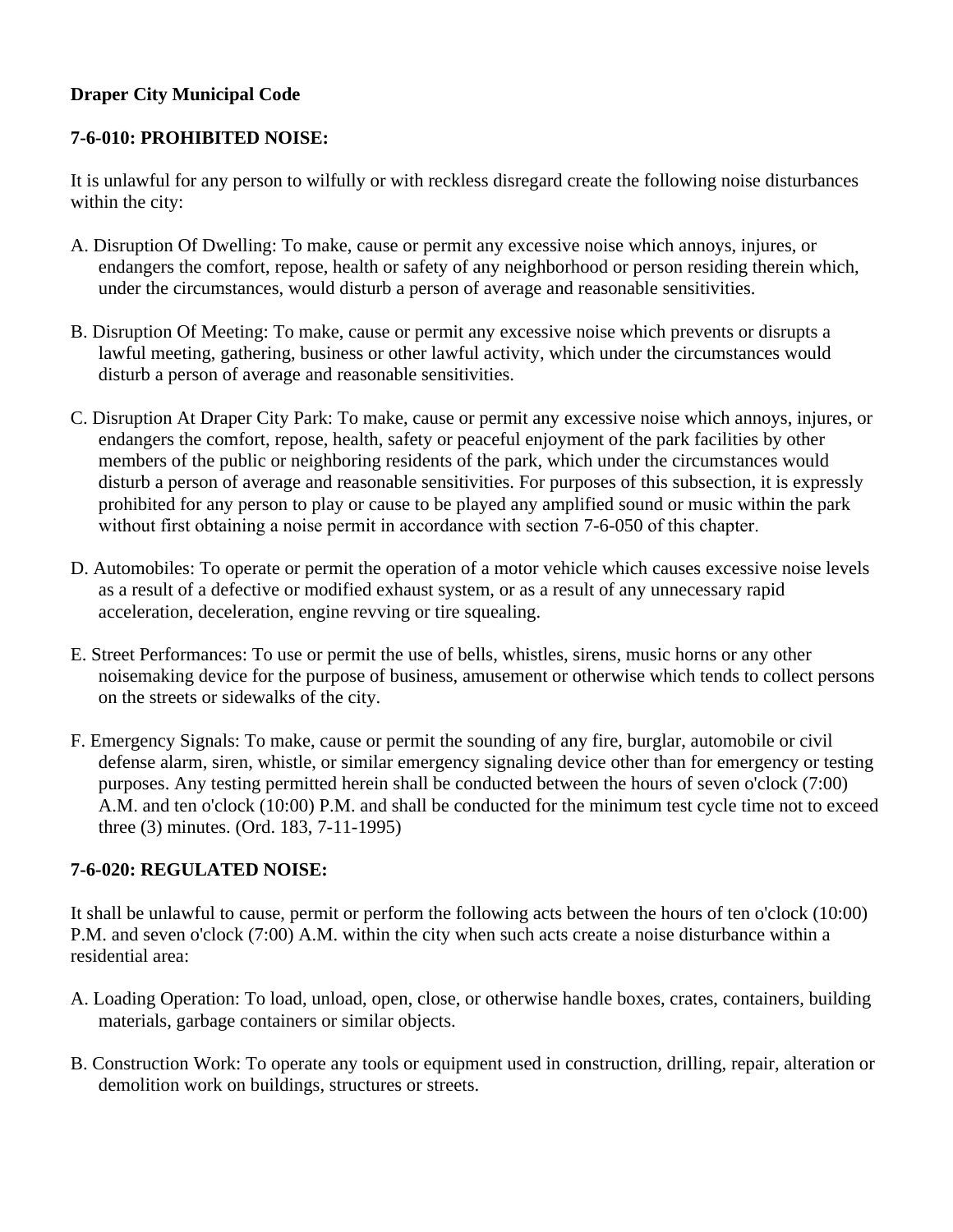- C. Power Equipment: To operate any mechanically powered saw, drill, sander, grinder, lawn or garden tool, lawn mower or other similar device, other than powered snow removal equipment.
- D. Garbage Collection: To collect garbage, waste or refuse.
- E. Loudspeakers: To operate or use any loudspeaker, public address system, or mobile sound vehicle amplifying sound therefrom.
- F. Radios: To operate or play any radio, television, musical instrument or similar audio device. (Ord. 183, 7- 11-1995)

#### **7-6-030: FACTORS:**

The factors to be considered in determining whether a violation of the provisions of this chapter exists include, but shall not be limited to, the following:

- A. The level of the noise;
- B. The nature of the noise; i.e., usual or unusual;
- C. The origin of the noise; i.e., natural or unnatural;
- D. The level and intensity of any background noise;
- E. The proximity of the noise to residential areas;
- F. The nature and zoning of the surrounding area;
- G. The density of inhabitants in the surrounding area;
- H. The time of day of the noise; and
- I. The recurrence or consistency of the noise. (Ord. 183, 7-11-1995)

#### **7-6-040: EXCEPTIONS:**

The provisions of this chapter shall not apply to emergency situations, the lawful exercise of free speech, and conduct permitted by license or permit of the city or otherwise authorized by law. In addition, this chapter shall not apply to agricultural equipment or operation, unless such equipment or operation is determined by the city to constitute a nuisance from the negligent or improper operation of any such equipment or operation. (Ord. 183, 7-11-1995)

#### **7-6-050: SPECIAL PERMIT:**

Persons may file an application with the city for a special temporary noise permit authorizing the applicant to take certain action or conduct certain activities not otherwise permitted herein. Any permit issued hereunder shall be in addition to any and all other licenses or permits required by law, and shall be subject to all other state and county laws regarding noise emissions.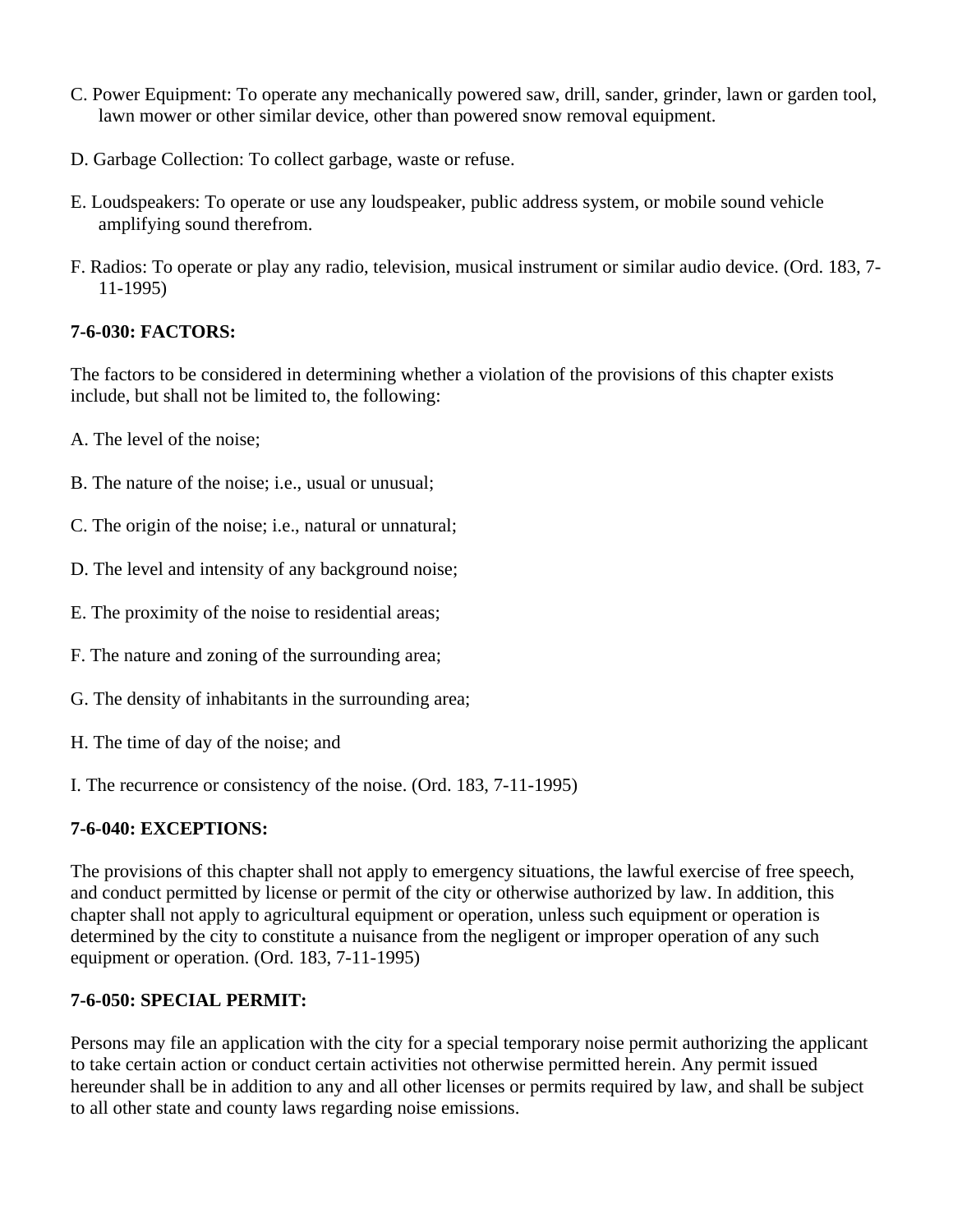- A. Application: Applications for a special temporary noise permit shall be made in writing to the city community development department and shall include the following items:
- 1. Name and address of the applicant;
- 2. Activity or purpose for which the permit is desired;
- 3. Reasons why the permit is necessary, including an explanation of undue hardship and lack of reasonable alternatives;
- 4. The specific date, time and location to be covered by the permit;
- 5. Any other relevant information requested by the city.
	- B. Fees: Each application for the special temporary noise permit filed hereunder shall be accompanied by any required permit fees set forth by resolution of the city council. No permit shall be issued until the proper fees have been paid to the city. Unless otherwise provided, the fees required herein shall be in addition to any and all other license or permit fees imposed by any other law.
	- C. Issuance: The community development director shall review all applications filed hereunder and may issue or deny a permit, in whole or in part, based upon consideration for public health and safety; provided, that the Draper City Park coordinator may process all applications for noise permits within the park as required in subsection 7-6-010C of this chapter. Any permit issued hereunder shall contain any conditions upon which the permit has been granted, including the effective dates, time restrictions, location and other reasonable requirements necessary to minimize adverse effects upon surrounding areas and any persons therein.
	- D. Denial: If the proper fees have not been paid, or the community development director or park coordinator determines that the application does not conform with applicable law or it is not in the public's best interest to issue the permit, the community development director or park coordinator shall deny the permit and notify the applicant in writing of such denial. The notice shall state the reasons for denial and inform the applicant that he or she may file a written appeal of such denial pursuant to subsection I of this section.
	- E. Term: Any permit issued hereunder shall specifically state the term and purpose for which it was issued, not to exceed thirty (30) days.
	- F. Limitation: Except as provided herein, each permit issued hereunder shall be valid only for the person to whom it is issued and only for the purpose and location for which it is issued. Permit holders shall ensure that the permit is available for inspection by city officials at the place and time for which it is issued.
	- G. Records: The community development director and park coordinator shall keep a record of all permits issued hereunder, including the name of the person to whom the permit was issued, the type of permit issued, and the fees collected.
	- H. Revocation: Any permit issued hereunder may be revoked or suspended by the community development director or park coordinator due to the permit holder's failure to comply with the provisions hereof or